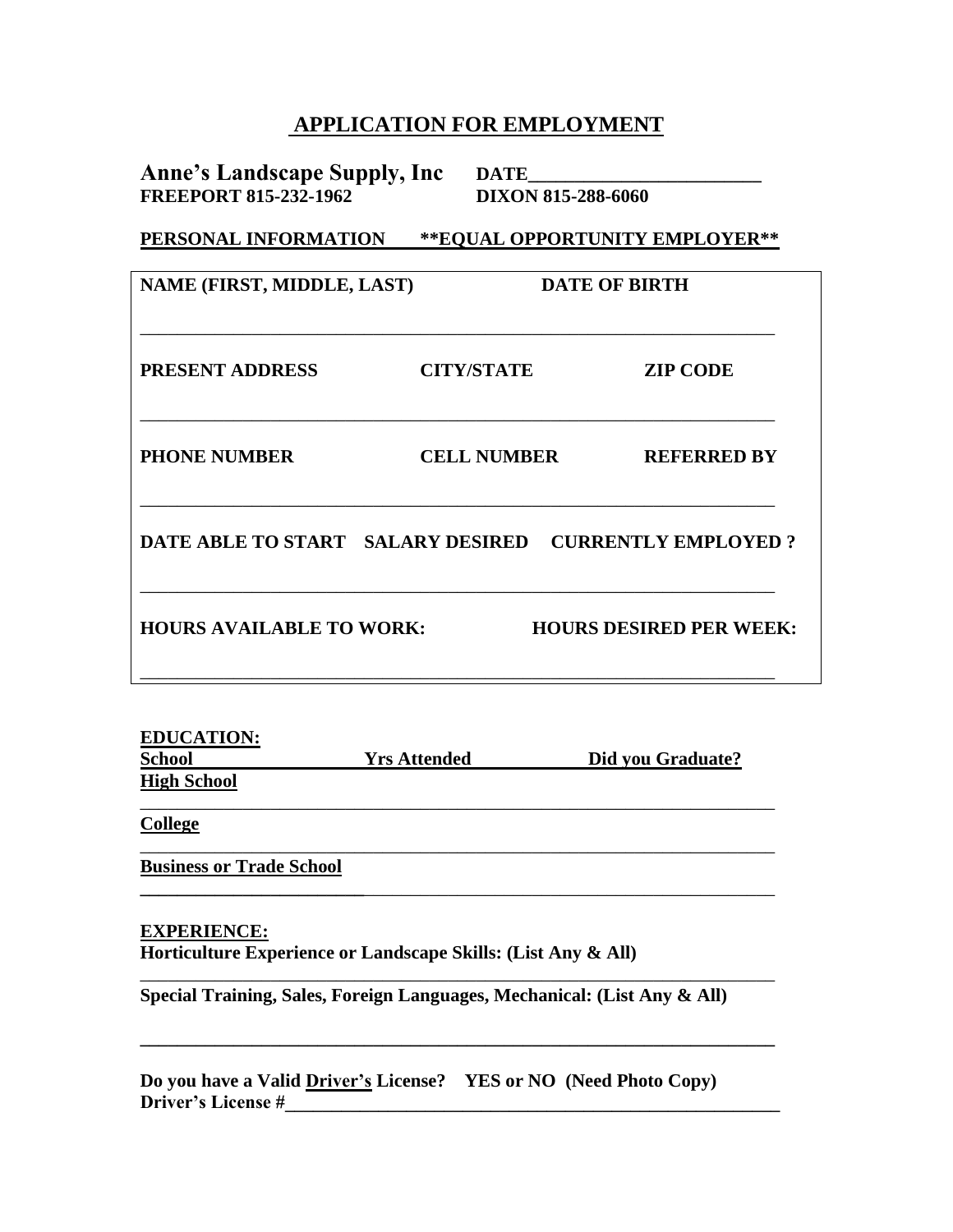Do you have a Valid CDL License? YES or NO (Need Photo Copy)  $CDL$  License  $\#$ 

Are you able to drive special Machinery? Skid Loader, Fork Lift, Etc? YES or NO

## **REFERENCES:** (List 3)

| <b>Name</b> | <b>Phone#</b> | <b>Business</b> | <b>Years Known</b> |
|-------------|---------------|-----------------|--------------------|
|             |               |                 |                    |
|             |               |                 |                    |
| 17          |               |                 |                    |
|             |               |                 |                    |

## **FORMER EMPLOYERS:** (May we contact your former employers? YES or NO

|     | <b>Start Date/End Date</b> Employer Name & Address Phone # | <b>Position</b> | <b>Reason</b>      |
|-----|------------------------------------------------------------|-----------------|--------------------|
|     |                                                            |                 | <b>For Leaving</b> |
|     | (1)                                                        |                 |                    |
|     |                                                            |                 |                    |
| (2) |                                                            |                 |                    |
|     |                                                            |                 |                    |
|     |                                                            |                 |                    |
|     | $\left(3\right)$                                           |                 |                    |
|     |                                                            |                 |                    |
| (4) |                                                            |                 |                    |
|     |                                                            |                 |                    |